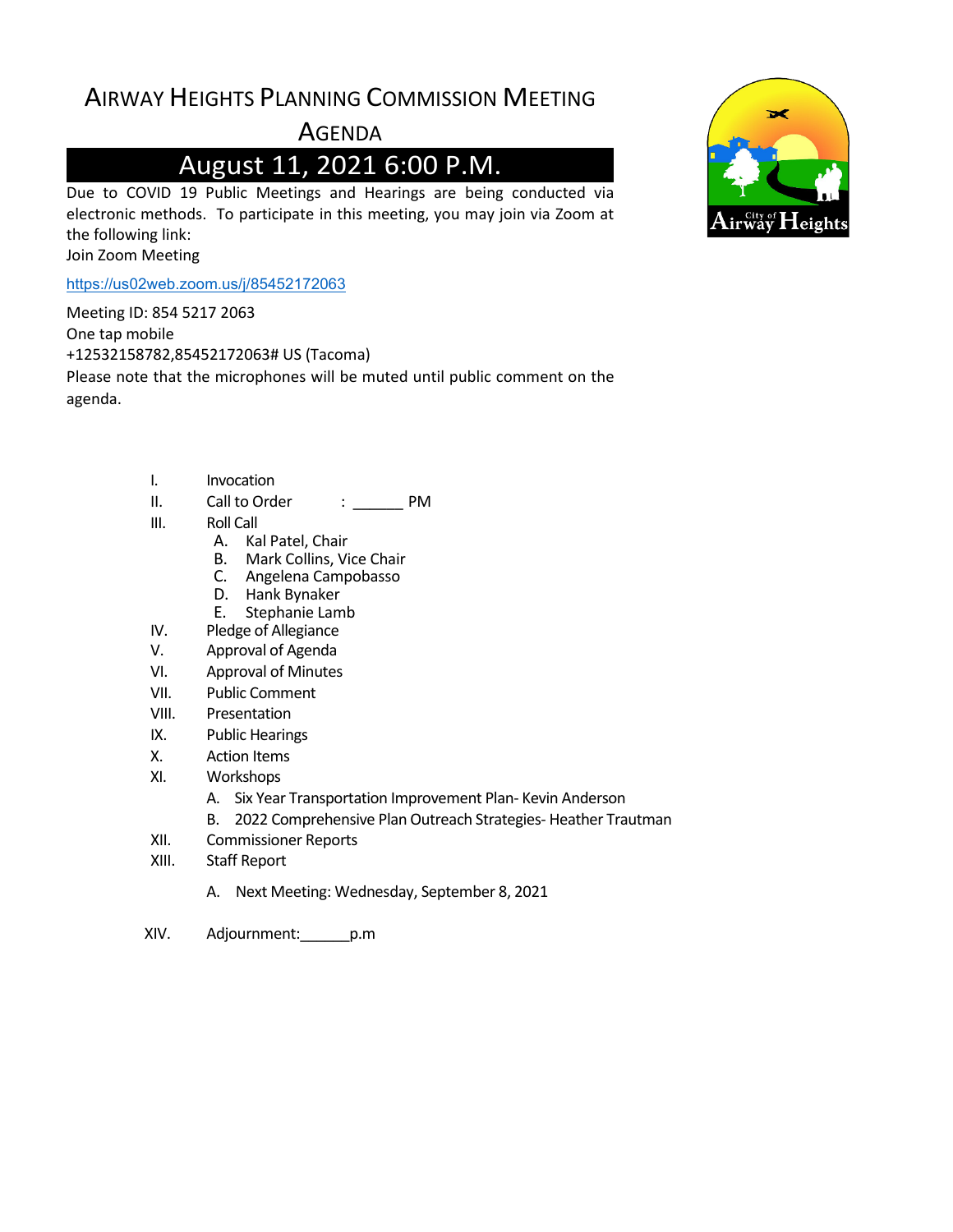

#### **PLANNING COMMISSION MEETING MINUTES**

| Wednesday, July 14, 2021<br>Location: Digital Zoom Meeting |                       |                                     |                            |         |
|------------------------------------------------------------|-----------------------|-------------------------------------|----------------------------|---------|
| L.                                                         | <b>INVOCATION:</b>    |                                     |                            |         |
|                                                            |                       | None.                               |                            |         |
| П.                                                         | <b>CALL TO ORDER:</b> |                                     |                            |         |
|                                                            |                       | $6:04 \text{ pm}$                   |                            |         |
| Ш.                                                         | <b>ROLL CALL:</b>     |                                     |                            |         |
|                                                            |                       | Chair                               | Kal Patel                  | Present |
|                                                            |                       |                                     | Mark Collins               | Present |
|                                                            |                       |                                     | Angelena Campobasso Absent |         |
|                                                            |                       |                                     | <b>Hank Bynaker</b>        | Present |
|                                                            |                       |                                     | Stephanie Lamb             | Present |
|                                                            | <b>Staff Present:</b> |                                     |                            |         |
|                                                            |                       | Zachary Becker, Planning Technician |                            |         |
|                                                            |                       | Heather Trautman, Principal Planner |                            |         |

#### **IV. PLEDGE OF ALLEGIANCE:** Completed.

**V. APPROVAL OF AGENDA:** Prior to the approval of the agenda, **Chair Patel** announced **Commissioner Campobasso** will be absent for this meeting and that absence is excused. **Chair Patel** proposed an amendment to the meeting agenda to include a workshop to discuss the return of in-person meetings. A motion for amendment was made by **Commissioner Bynaker** to amend the agenda, motion was seconded by **Commissioner Lamb**, motion passed unanimously. **Commissioner Collins** moved to approve the amended agenda, motion was seconded by **Commissioner Lamb**, motion passed unanimously.

- **VI. APPROVAL OF MINUTES: Commissioner Collins** moved to approve the minutes for May 12, 2021, motion was seconded by **Commissioner Bynaker**, motion passed unanimously.
- **VII. PUBLIC COMMENT:** None.
- **VIII. PRESENTATION:** None.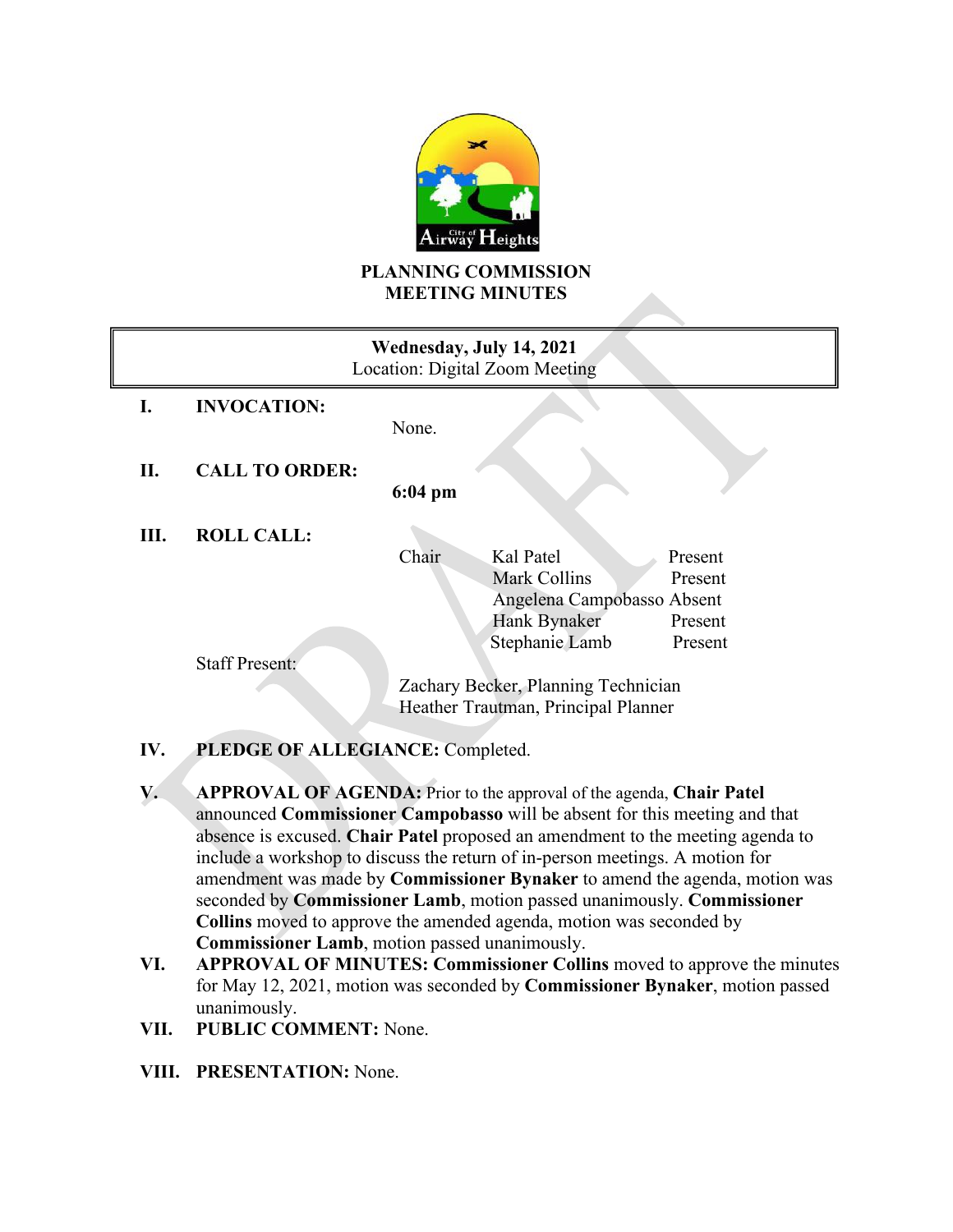#### **IX. PUBLIC HEARINGS:**

**a. C-963 Ordinance establishing a Public Art Commission and Public Art Fund** Principal Planner Heather Trautman presented on the proposed Ordinance C-963 relating to the creation of a public art program and municipal art fund. This would also include the creation of a public art commission, as well as, a financial plan for the facilitation of public art within the City of Airway Heights. Commission members asked general questions. No public comments were made. **Commissioner Collins** made a motion to recommend approval of Ordinance C-963 to the City Council, motion was seconded by **Commissioner Lamb**, motion passed unanimously. The public hearing ended at 6:41 pm.

#### **X. ACTION ITEMS:** None.

#### **XI. WORKSHOP:**

- **a. Project Summary of the King Street Demonstration Project** Planning Technician Zachary Becker presented a final summary of the King Street Demonstration Project, which was a pop-up traffic project that took place at the intersection of King Street and 10<sup>th</sup> Ave. Commission members asked general questions. The Workshop concluded at 7:08 pm.
- **b. 2022 Airway Height Comprehensive Plan Logo Options** Principal Planner Heather Trautman presented on the proposed logo options for the 2022 City of Airway Heights Comprehensive Plan. Commissioners gave general comments and voted on their favorite logo options. The Workshop concluded at 7:28 pm.
- **c. Return of In-Person Planning Commission Meetings** Chair Patel led a discussion regarding the possibility of returning to in-person Planning Commission meetings since their suspension due to the COVID-19 Pandemic. General comments were made. Staff provided information on what the City Council and other area jurisdictions were planning in regard to a return to inperson meetings. Commission members decided to delay a return to in-person meetings till a later time. The Workshop concluded at 7:42 pm.
- **XII. COMMISSIONER REPORTS: Commissioner Bynaker** reported on his concerns regarding potential mitigation for water contamination within the City.
- **XIII. STAFF REPORTS:** Planning Technician Zachary Becker reported on the initial meeting with Big Sky PR for the 2022 Comprehensive Plan and current planning projects throughout the City. Principal Planner Heather Trautman reported on several projects, including the Urban Growth Area boundary modification that has the potential to bring 180 acres of land into the Airway Heights Urban Growth Area.

A. Next meeting: August 11, 2021

#### **XIV. ADJOURNMENT:**